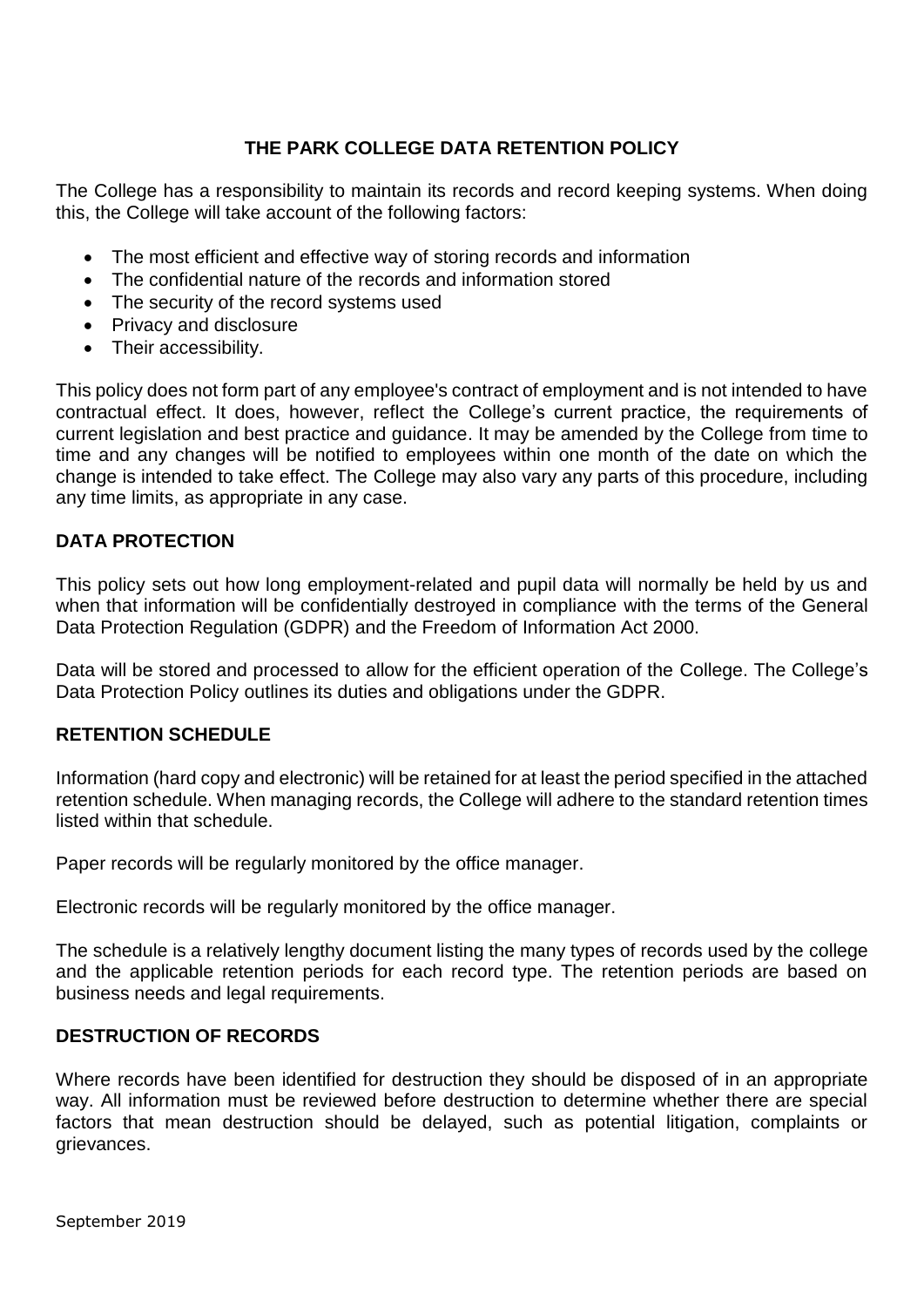All paper records containing personal information, or sensitive policy information should be shredded before disposal where possible. All other paper records should be disposed of by an appropriate waste paper merchant. All electronic information will be deleted.

The College maintains a database of records which have been destroyed and who authorised their destruction. When destroying documents, the appropriate staff member should record in this list at least:

- File reference (or other unique identifier)
- File title/description
- Number of files
- Name of the authorising officer.

#### **ARCHIVING**

Where records have been identified as being worthy of preservation over the longer term, arrangements should be made to transfer the records to the archives. A database of the records sent to the archives is maintained by the office manager The appropriate staff member, when archiving documents should record in this list the following information: -

- File reference (or other unique identifier)
- File title/description
- Number of files
- Name of the authorising officer.

#### **TRANSFERRING INFORMATION TO OTHER MEDIA**

Where lengthy retention periods have been allocated to records, members of staff may wish to consider converting paper records to other media such as digital media or virtual storage centres (such as cloud storage). The lifespan of the media and the ability to migrate data where necessary should always be considered.

#### **RESPONSIBILITY AND MONITORING**

The principal has primary and day-to-day responsibility for implementing this Policy. The Data Protection Lead (Spa Education trust), in conjunction with the College is responsible for monitoring its use and effectiveness and dealing with any queries on its interpretation. The data protection lead will consider the suitability and adequacy of this policy and report improvements directly to management.

Internal control systems and procedures will be subject to regular audits to provide assurance that they are effective in creating, maintaining and removing records.

Management at all levels are responsible for ensuring those reporting to them are made aware of and understand this Policy and are given adequate and regular training on it.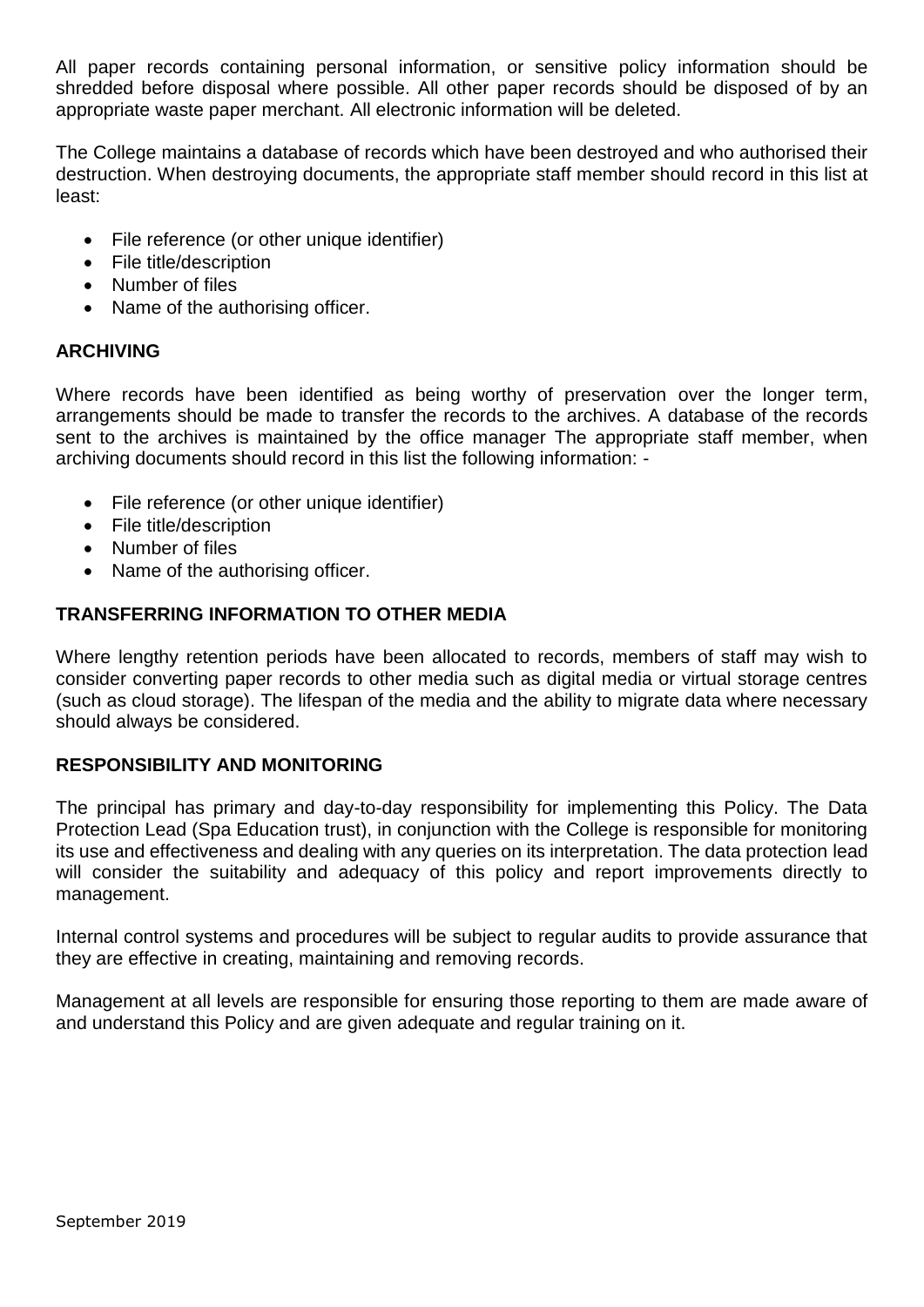## **RETENTION SCHEDULE**

| <b>FILE DESCRIPTION</b> |  |
|-------------------------|--|
|                         |  |

### **FILE DESCRIPTION RETENTION PERIOD**

# **Employment Records**

| Job applications and interview<br>records<br>0f<br>unsuccessful<br>candidates                                                            | Six months after notifying unsuccessful candidates, unless the<br>college has applicants' consent to keep their CVs for future<br>reference. In this case, application forms will give applicants the<br>opportunity to object to their details being retained                                                |  |
|------------------------------------------------------------------------------------------------------------------------------------------|---------------------------------------------------------------------------------------------------------------------------------------------------------------------------------------------------------------------------------------------------------------------------------------------------------------|--|
| Job applications and interview<br>records<br>0f<br>successful<br>candidates                                                              | 6 years after employment ceases                                                                                                                                                                                                                                                                               |  |
| Written<br>particulars<br>of<br>employment,<br>contracts<br>οf<br>employment and changes to<br>terms and conditions                      | 6 years after employment ceases                                                                                                                                                                                                                                                                               |  |
| Right to work documentation<br>identification<br>including<br>documents                                                                  | 2 years after employment ceases                                                                                                                                                                                                                                                                               |  |
| Immigration checks                                                                                                                       | Two years after the termination of employment                                                                                                                                                                                                                                                                 |  |
| DBS checks and disclosures<br>of criminal records forms                                                                                  | As soon as practicable after the check has been completed and<br>the outcome recorded (i.e. whether it is satisfactory or not) unless<br>in exceptional circumstances (for example to allow for<br>consideration and resolution of any disputes or complaints) in<br>which case, for no longer than 6 months. |  |
| Change of personal details<br>notifications                                                                                              | No longer than 6 months after receiving this notification                                                                                                                                                                                                                                                     |  |
| Emergency contact details                                                                                                                | Destroyed on termination                                                                                                                                                                                                                                                                                      |  |
| Personnel and training records                                                                                                           | While employment continues and up to six years<br>after<br>employment ceases                                                                                                                                                                                                                                  |  |
| Annual leave records                                                                                                                     | Six years after the end of tax year they relate to or possibly longer<br>if leave can be carried over from year to year                                                                                                                                                                                       |  |
| Consents for the processing of<br>personal and sensitive data                                                                            | For as long as the data is being processed and up to 6 years<br>afterwards                                                                                                                                                                                                                                    |  |
| <b>Working Time Regulations:</b><br>• Opt out forms<br>Records of compliance<br>with WTR                                                 | Two years from the date on which they were entered into<br>Two years after the relevant period                                                                                                                                                                                                                |  |
| training<br>Disciplinary<br>and<br>records                                                                                               | 6 years after employment ceases                                                                                                                                                                                                                                                                               |  |
| student<br>Allegations<br>0f<br>a<br>protection nature against a<br>member<br>of staff<br>including<br>where<br>allegation<br>the<br>is. | 10 years from the date of the allegation or the person's normal<br>retirement age (whichever is longer). This should be kept under<br>review.                                                                                                                                                                 |  |
| founded                                                                                                                                  | Malicious allegations should be removed.                                                                                                                                                                                                                                                                      |  |
| <b>Financial and Payroll Records</b>                                                                                                     |                                                                                                                                                                                                                                                                                                               |  |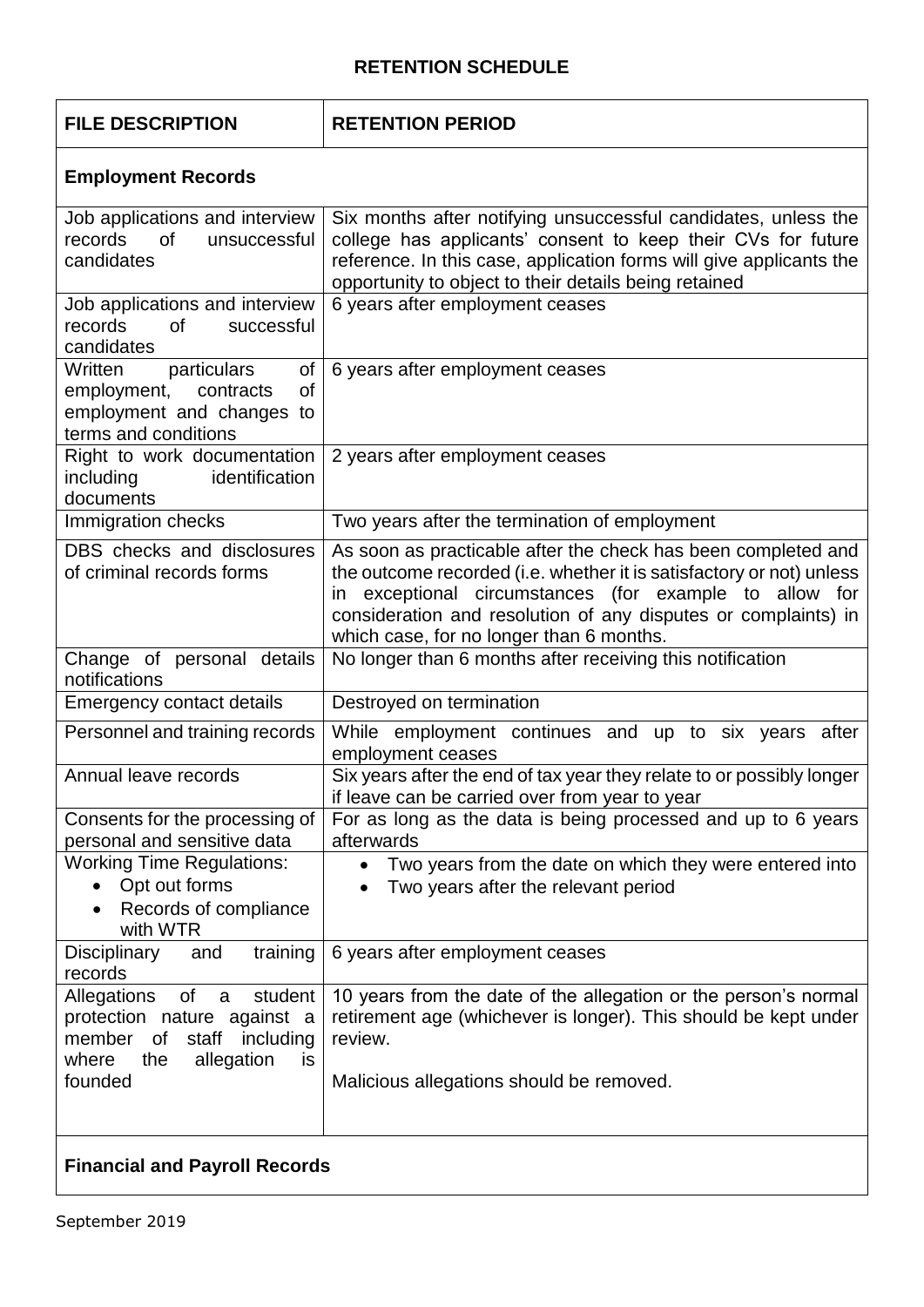| Pension records                                                                                          | 12 years                                                                 |
|----------------------------------------------------------------------------------------------------------|--------------------------------------------------------------------------|
| Retirement benefits schemes<br>notifiable<br>events<br>(for<br>relating<br>example,<br>to<br>incapacity) | 6 years from the end of the scheme year in which the event took<br>place |
| Payroll and wage records                                                                                 | 6 years after end of tax year they relate to                             |
| Maternity/Adoption/Paternity<br>Leave records                                                            | 3 years after end of tax year they relate to                             |
| <b>Statutory Sick Pay</b>                                                                                | 3 years after the end of the tax year they relate to                     |
| <b>Current bank details</b>                                                                              | No longer than necessary                                                 |

# **Agreements and Administration Paperwork**

| Collective<br>workforce          | Permanently                            |
|----------------------------------|----------------------------------------|
| agreements<br>and<br>past        |                                        |
| agreements that could affect     |                                        |
| present employees                |                                        |
| Trade union agreements           | 10 years after ceasing to be effective |
| <b>College Development Plans</b> | 3 years from the life of the plan      |
| Professional<br>Development      | 6 years from the life of the plan      |
| <b>Plans</b>                     |                                        |
| Visitors Book and Signing In     | 6 years                                |
| <b>Sheets</b>                    |                                        |
| Newsletters and circulars to     | 1 year                                 |
| staff, parents and pupils        |                                        |
|                                  |                                        |

# **Health and Safety Records**

| <b>Health</b><br>Safety<br>and         | Permanently                                                 |
|----------------------------------------|-------------------------------------------------------------|
| consultations                          |                                                             |
| Health<br><b>Risk</b><br>Safety<br>and | 3 years from the life of the risk assessment                |
| Assessments                            |                                                             |
| Any reportable accident, death         | For at least twelve years from the date the report was made |
| or injury in connection with           |                                                             |
| work                                   |                                                             |
| Accident reporting                     | 6 years from the date of the incident                       |
|                                        |                                                             |
|                                        |                                                             |
| Fire precaution log books              | 6 years                                                     |
| Medical records and details of:        | 40 years from the date of the last entry made in the record |
|                                        |                                                             |
| control of lead at work                |                                                             |
| employees exposed to                   |                                                             |
|                                        |                                                             |
| asbestos dust                          |                                                             |
| records specified<br>by                |                                                             |
| Control<br>the<br>0f                   |                                                             |
| <b>Substances</b>                      |                                                             |
| Hazardous to Health                    |                                                             |
|                                        |                                                             |
| <b>Regulations (COSHH)</b>             |                                                             |
|                                        |                                                             |